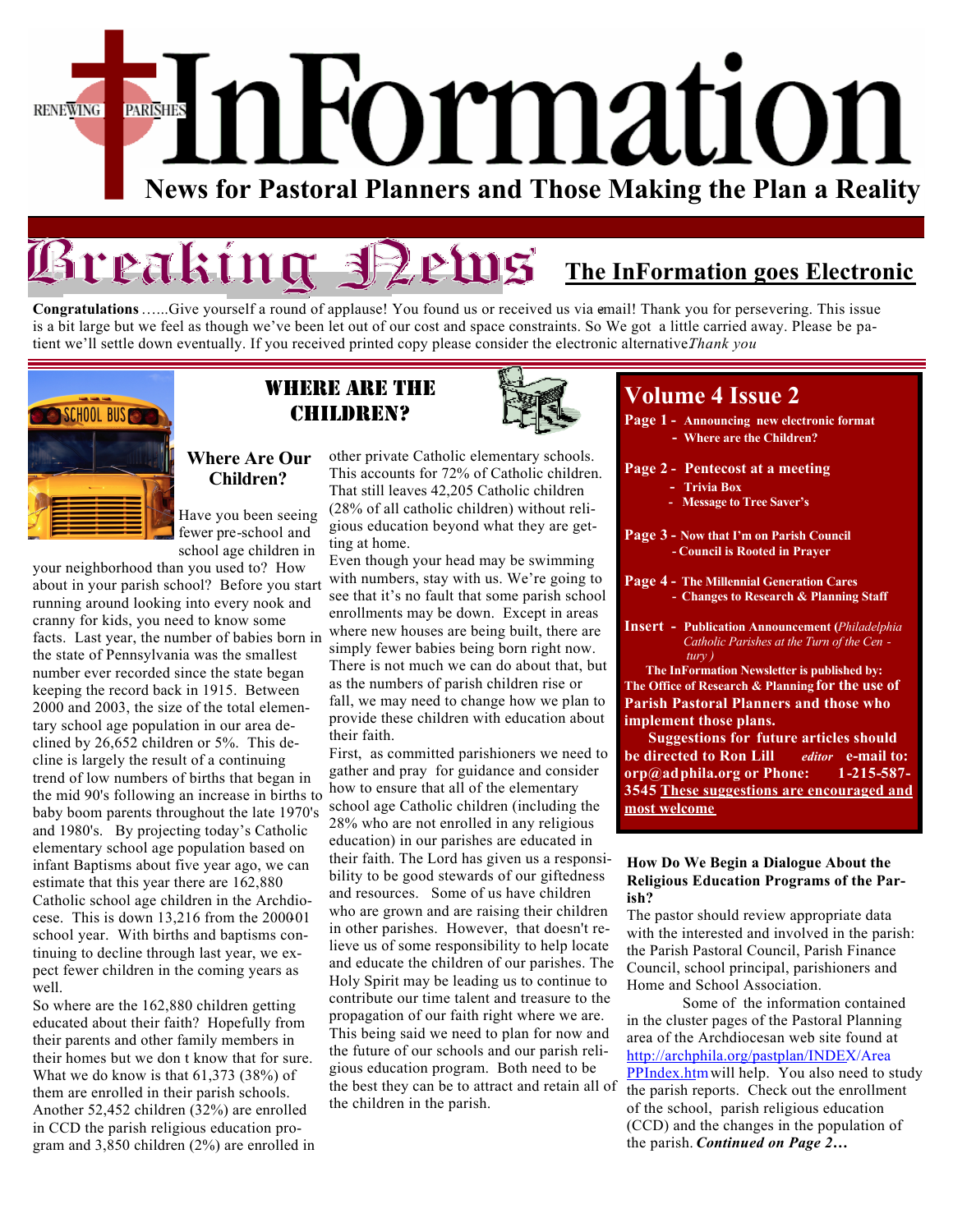

### *By Rev. Ron Rolheiser, OMI*



ing I cringe inside. However we should keep something in mind: Pentecost happened at a meeting ! One of the central events that shaped Christian history, and deeply. history in general, happened not to an individual off praying alone or to a monk on a mountaintop or to a solitary

tecost happened at a meeting and it happened to a community, to a church congregation assembled for prayer, to a family of faith gath-justice, love, peace, and joy to our world. ered to wait for God's guidance.

Moreover it happened in a common room, a meeting

room, in one of those humble, church basement type rooms. It can be helpful to remember that. Our search for God should take us not to make happen in the world what our faith and love envision. just into private places of quite and contemplation but equally, into meeting rooms.

Where Christianity is different from most other world re-

*Continued from page 1…* Are we registering all the Catholic school age parishioners in the school or CCD?

Do we have a plan to approach them? Do we know where they are? Have we asked them to enroll? Are we offering the highest quality Catholic education possible? How can we afford to continue to provide attractive Catholic education for all children? Does our research tell us we need to have an expansion plan in place because of the new construction in the parish? Do we need to consider a future reduction in enrollment based on our research?

If we're not reading the signs of times and aggressively searching for our young people we can't expect them to magically appear in the life of the parish when they come of age. We will have missed the opportunity to share God's love and our faith with them. Wouldn't that be sad.

The decrees of the Tenth Synod of the Archdiocese said the

When someone says see you at the meet-ligions is partly on this very point. In Islam, Buddhism, Hinduism, and Taoism, spirit and revelation break into the world very much through an individual, particularly an individual, who is deeply immersed in private prayer God speaks deeply to those who pray

Buddha under a tree. None of these. Pen-for God to do something in us and through us that we can't do all Meetings are the "upper room", the place we are waiting for Pentecost And what are we waiting for? Why are we in the upper room at a meeting? Because we are waiting there, with others, by ourselves, namely, create community with each other and bring

> And so we continue to go to meetings. We need to spend time together waiting for God, waiting for a new outflow of heavenly fire that will give us the courage, language, and power we need

### **See you at the meeting!**

ideal situation "is for every parish to have its own elementary school" but it also recognizes that when that is not possible we need to be creative. The Office for Catholic Education gives us procedures to follow to formally study the structure of our parish education programs when our research and planning shows us that there is a need . This dialogue may begin as a result of the ongoing cluster pastoral planning, an annual review of the parish plan, or the regular review of the Standards for Quality Catholic Elementary Schools within the Archdiocese of Philadelphia After all this is considered, it may be necessary to request the Regional Vicar initiate a formal study.

> *Article by Ron Lill and Dr. Robert Miller of Research and Planning*



# **helped**

What I did

### save time and money!

 **Thank you to everyone! Who sent me an email and said "Hey Ron I'd like to save a tree!" I will email all future InFormation newsletters to you! Or**

**You can click on to the news letter web site** <http://www.archphila.org/pastplan/INDEX/InFormationindex.html>

 *Note: You can print as many copies as you need*





**If your parish or Cluster has revised its Mission Statement or Pastoral Plan, please forward a copy to the office for Research and Planning so that we can update our files**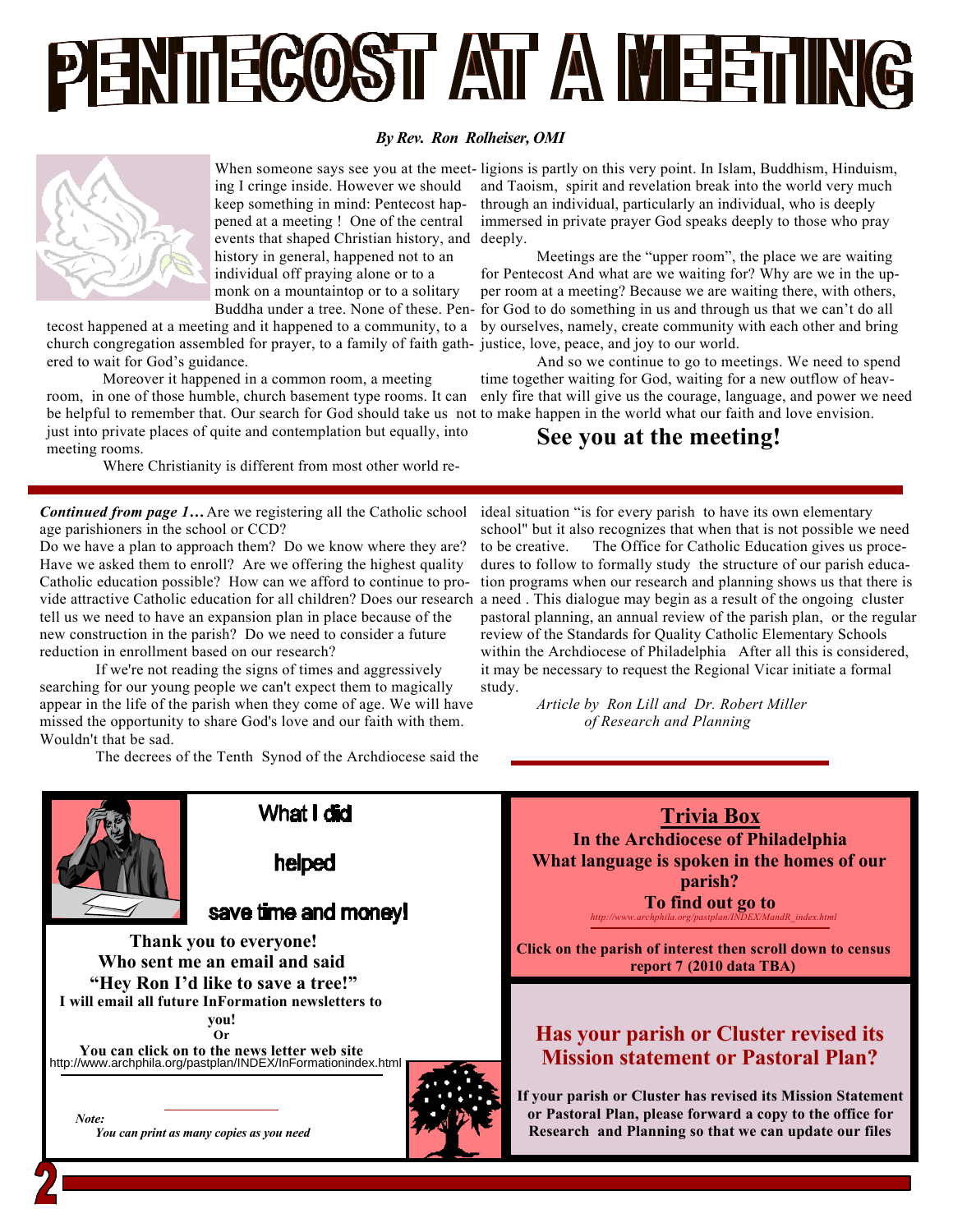

**One of the most common questions** from new Parish Pastoral Council members is What do I do? or better yet How can I help? Before trying to answer that question, it is first important to recognize the openness and willingness of Parish Pastoral Council members who have freely given their time and their talents for the building up of the parish community. Parish Pastoral Council membership can be a tricky business. Many people do not feel comfortable in the role of advisor or visionary. The most common concern is that the PPC is not active enough. No one is quite sure what they do.

To say that the Parish Pastoral Council are not the doers, but the planners can give the misconception that PPC members do nothing. There is this idea that they are simply present to give their opinions when asked, but they are not involved in the activity of the parish. This is a great misconception that deserves to be clarified.

It is true, the Parish Pastoral Council is a visionary body. They are the consultative group called upon to chart the course of the future by looking at the sign of the times and articulating the way in which we are called to live out the Gospel in our own communities. That is the visionary work, but the way in which this lofty goal is undertaken can be very active indeed.

Charting the course of the future means that we



must first inquire about the present by asking what needs and gifts exist in our communities and our parishes. This inquiry can be done in many different ways, but ultimately, the methods used must be pastoral and consultative in nature. The processes we use must help to build the community and to build relationships within

the community while at the same time gathering important knowledge that will assist in the planning process. The Parish Pastoral Council, then, must find methods to tap into the knowledge of the community by asking parishioners what matters to them and where they see need as well as assessing demographic information which provides an even broader view.

Secondly, the Parish Pastoral Council must be grounded in the mission of the parish and the Gospel call to deeper discipleship. The course of the future lies in the dialogue between our faith and our lives. By seeking to understand our common faith more deeply, we recognize more deeply our call to be servants of the coming Kingdom in our own neighborhood.

As a consultative body, the Parish Pastoral Council is called to consult with the parish and community at large, with the pastor and the parish staff who are charged with guiding the community and reading the Scriptures which provide us with a map for the journey.

Membership on the Parish Pastoral Council has a proactive and prophetic role which seeks to name the challenges and strengths of the community while building relationships among parish members. We are all called to have the important conversations that lead us to a deeper understanding into the call of discipleship in the midst of our lives.

 *Article submitted by Bob Choiniere*

### **THE COUNCIL IS ROOTED IN PRAYER**

The Parish Pastoral Council is the pastoral planning body of prepare to conclude this meeting, we once again lift up our the parish. It carries out this task in collaboration and coop-hearts to You, the Divine Source of All Life. eration with the pastor, the parish pastoral staff, committees, groups and parishioners. The members of the Parish Pastoral Council need to be rooted in prayer, open to the guidance of the Holy Spirit, committed to patient listening and study, and working to recommend to the pastor the plans and directions which will enhance the quality of parish life and promote parish vitality. Serving effectively on the pastoral council can be quite demanding after a long day. By the end of a nighttime council meeting it is sometimes easy to forget to acknowledge God's presence and thank God for the opportunity to serve. But sometimes, the prayer at the end of a meeting is much more important to help council members keep things in perspective.

Here is a suggestion for a closing prayer after a council meeting:

Lord of Day and Night of beginnings and endings, as we

We thank You for the gifts that have been present within this act of service to the community.

For the gifts of fellowship and understanding, of mutual respect and shared vision, we are grateful. For the gifts of perseverance and of insight into the common concerns we share, for these and all other graces, we are thankful.

As you have blessed our coming together, now bless our departure and journeys homeward.

May Your Ever-Youthful Blessing be upon us, in the name of the Father, Son and Holy Spirit.

**Amen**

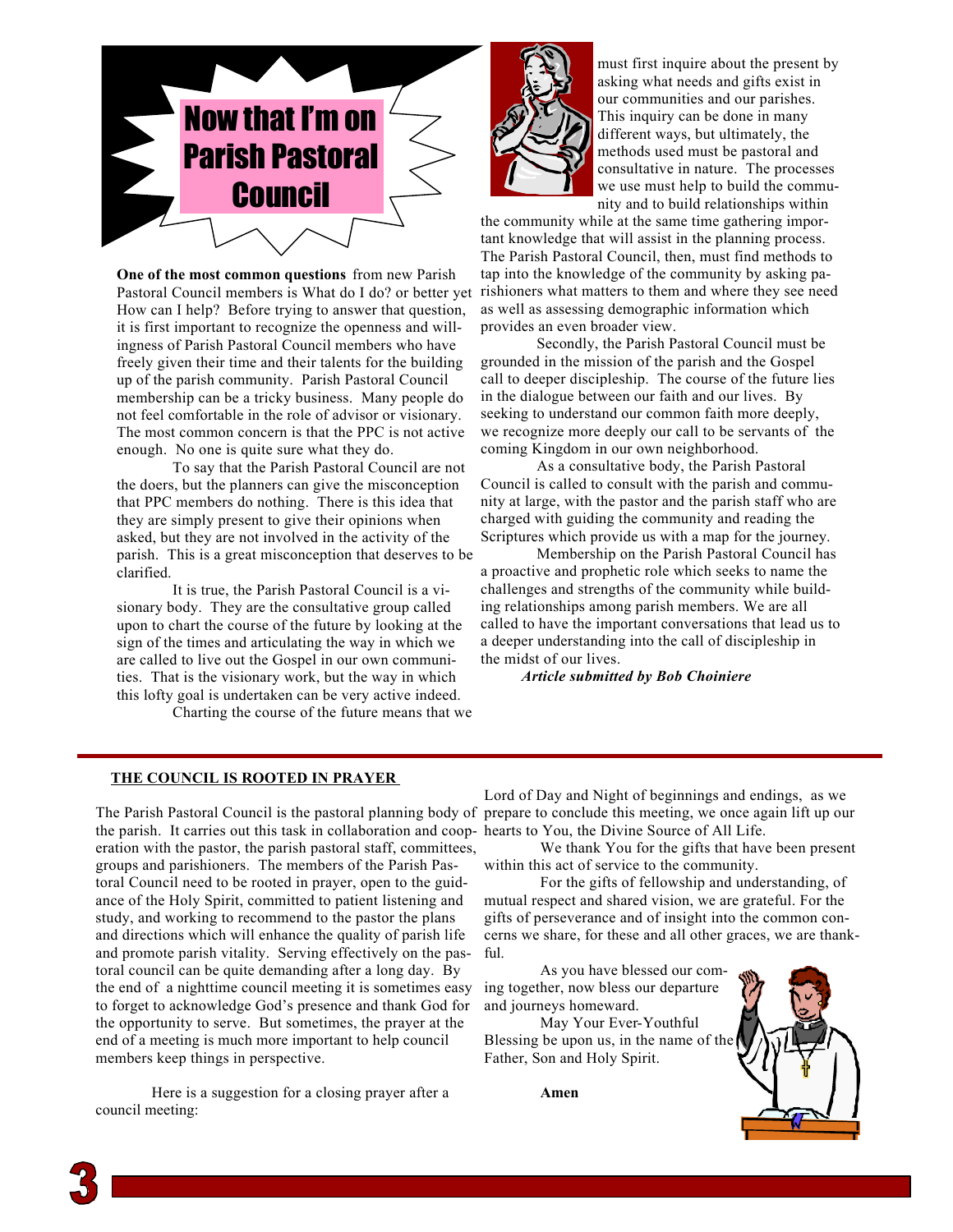# The Millennial Generation Cares! Understanding Millennial's View of work, family and community

**In** the United States, millions of young adults are attending their classes of the present semester. Millions more are realizing that this is the first Fall in memory that they haven't had to go back-to-school . Both are members of the Millennial Generation, (aka Generation Y) a group made up of those born between 1977 and 1994. They are a generation expected to have a huge impact on the U.S., coming of working age while the Baby Boomers are retiring. What makes this generation of some 73 million unique? That will be a big question for the Church in this country. "They're a very family and friend-oriented generation. They don't want to sacrifice their personal relationships in order to advance their career. Their values are more aligned with more traditional values," explains Harlan Wahrman, director of corporate and market research for Northwestern Mutual. Wahrman and Northwestern Mutual designed a study to examine the attitudes and perceptions of members of both the class of 2001 and 2004. "They're very driven by selfless goals. They want a career that has some core meaning to it. They're not driven by getting the highest pay. Rather, they're driven by positions that give them some overall sense of wellbeing."

In fact, when surveyed, less that 30 percent of Millennials were willing to sacrifice family time to "get ahead." What's more, 67 percent of 2004 graduating seniors and 70 percent of post grads said that what they do with their time is more important than their income. Fifty percent of 2004 seniors are looking to continue their education and 21 percent expect to marry, start a family in the near future.

The importance of family and community may be a direct reflection of the sense that this generation was forced to grow up very suddenly. Forty-eight percent of respondents pointed to "less innocence, growing up faster" as among the biggest concerns for

Millennials. September 11th became the defining event for the generation, dramatically changing the world, as they knew it, in a matter of hours. "I watched all these people mourning the loss of their friends, family, and co-workers -- not the loss of the buildings that stood for the world's financial headquarters. I realized that their business meant nothing to them in the face of this horrible personal tragedy," explains Brittany Richmond, a member of the class of 2004.

When asked what the biggest advantage of being part of this generation, computer technology won handily, with 66 percent of 2004 seniors and 71 percent of post grads citing its importance. Not surprisingly, 33 percent of 2004 seniors use instant messaging daily to stay in touch with friends and family. But half also said they thought taking on the financial responsibility for taking care of their elderly parents would be a priority, which suggests a level of seriousness not typically ascribed to young adults.

All of these factors appear to have promoted a widespread desire for control of their own destinies. That might be the most valuable insight for the faith community moving forward. They are committed to maintaining control of their lives and technology is helping them to achieve that. Pastors interested in serving these folks will need to understand how to communicate with a generation that is entering the community in an unpredictable economy. Generation Millennia's family first attitude may be more in line with the values or their grandparents than their older brothers and sisters in Generation X.

#### *Note:*

*If we could learn how to communicate with this generation in its own language (e-mail, Instant Message, Web Sites, etc.) and help them to see the love and presence of Jesus in our faith community, they would add much to the richness of our Church!*

## **A Change in Staff at Research & Planning**



**A Fond Farewell To Bob Parfet!** 

 Robert Parfet Assistant Director Office of Research & Planning January 1997-August25, 2004



**A Hearty Hello and Welcome to Frank Donnelly!**

 Frank Donnelly Assistant Director Office of Research and Planning August 26, 2004

Bob Parfet, Assistant Director, Office for Research and Planning, has left the Archdiocese of Philadelphia in August. Bob recently married and has moved to Minnesota to start a new life with his wife, Debbie. We will miss Bob and all that he added to our office. A job well done! Thank you Bob. We wish him great success in his marriage and all his endeavors. Best wishes and God bless!

Frank is originally from Wilmington, De. where he graduated from Archmere Academy. He then received his BA in History and Geography from the University of Delaware, and went on to receive his Masters degree in Geography from the University of Toronto.

Frank has worked for the NJ Pinelands Commission, a regional land use planning agency, from May 2002 to August 2004 as the coordinator of a socioeconomic research program. He is quite skilled in research, database management, and Geographic Information Systems. We're excited about Frank's arrival and look forward to his contribution to the office!